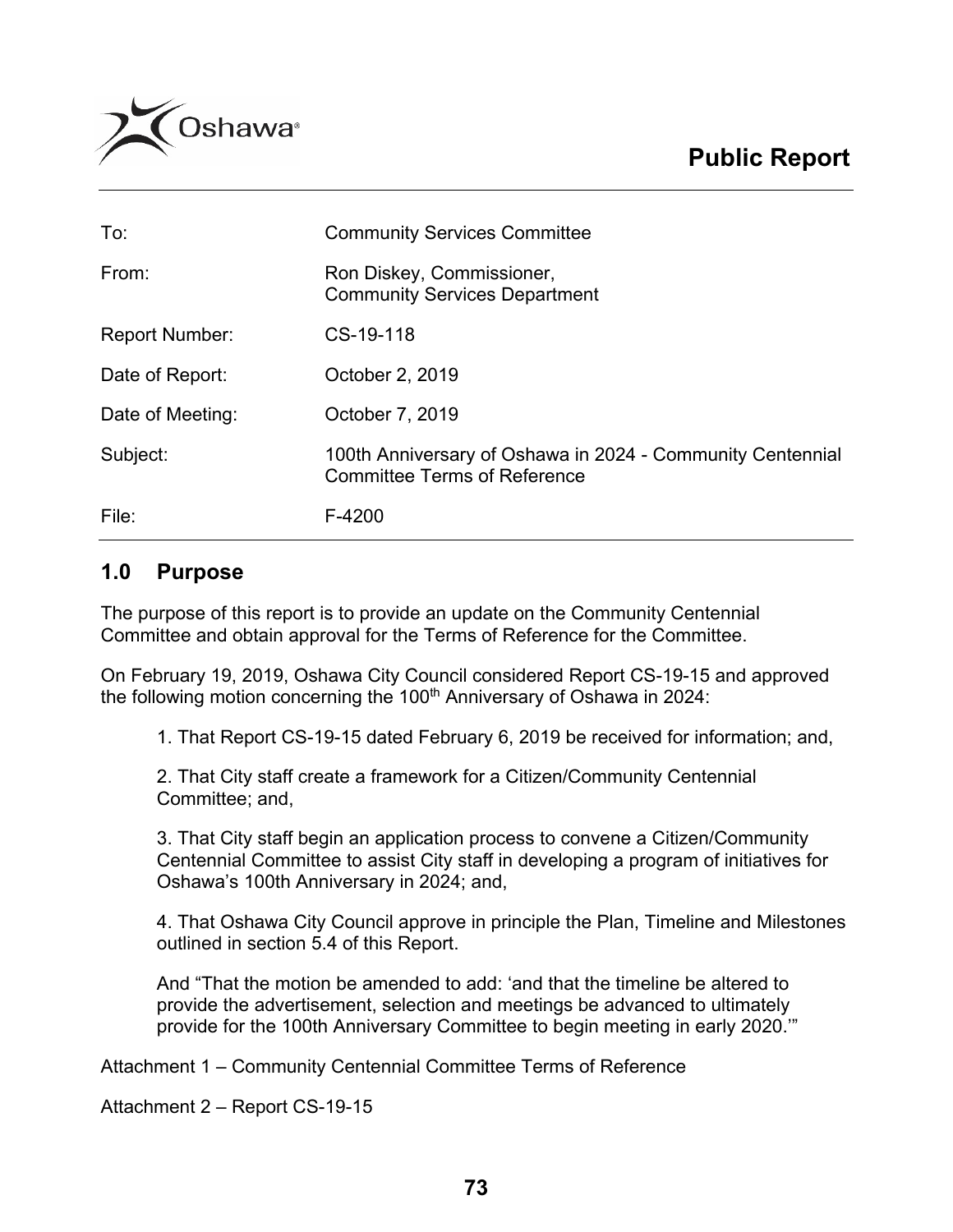# **2.0 Recommendation**

That the Community Services Committee recommend to City Council:

1. That based on CS-19-118, dated October 2, 2019, the proposed Terms of Reference as outlined in Attachment 1 of this report be approved for the Community Centennial Committee for the 100<sup>th</sup> anniversary of Oshawa in 2024.

## **3.0 Executive Summary**

N/A

## **4.0 Input From Other Sources**

- Innovation and Transformation
- Corporate Communications
- Finance Services

## **5.0 Analysis**

#### **5.1 Background**

The City of Oshawa was incorporated on March 8, 1924 and will celebrate its 100th anniversary on March 8, 2024.

On February 19, 2019, Oshawa City Council considered Report CS-19-15 and approved the following motion concerning the  $100<sup>th</sup>$  Anniversary of Oshawa in 2024:

1. That Report CS-19-15 dated February 6, 2019 be received for information; and,

2. That City staff create a framework for a Citizen/Community Centennial Committee; and,

3. That City staff begin an application process to convene a Citizen/Community Centennial Committee to assist City staff in developing a program of initiatives for Oshawa's 100th Anniversary in 2024; and,

4. That Oshawa City Council approve in principle the Plan, Timeline and Milestones outlined in section 5.4 of this Report.

And "That the motion be amended to add: 'and that the timeline be altered to provide the advertisement, selection and meetings be advanced to ultimately provide for the 100th Anniversary Committee to begin meeting in early 2020.'"

The concept of a Community Centennial Committee and celebration is connected to Culture Counts: Oshawa's Arts, Culture and Heritage Plan (Culture Counts). Approved in February 2014, Culture Counts contains the strategic direction to "Create Vibrant Places and Spaces" which contains action items specifically relating to new event development and public art programming. Additionally, the strategy to "conserve and celebrate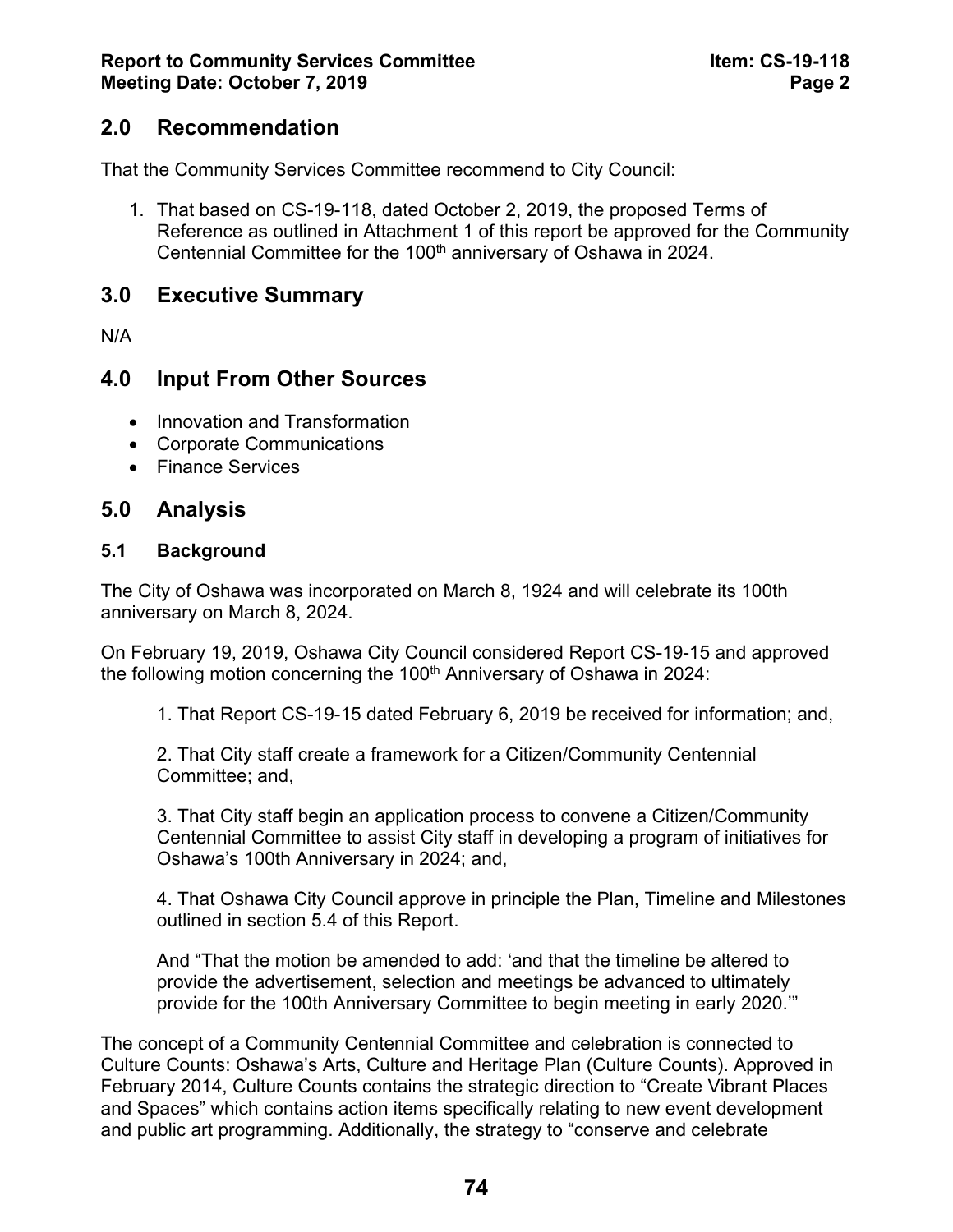Oshawa's rich history and heritage" identifies the action item to plan a coordinated approach to celebrating significant upcoming anniversaries.

In November 2017, Oshawa City Council approved its first Diversity and Inclusion Plan. The concept of a Community Centennial Committee and celebration is also connected to the Diversity and Inclusion Plan. The strategic direction of "Community Engagement and Participation" and "Community Development" contains action items that relate to enhancing community consultations, strengthening neighbourhoods and building partnerships.

## **5.2 Terms of Reference**

As outlined in Report CS-19-15, and based on previous community consultation and stakeholder groups that Recreation and Culture Services has convened in the past, City staff are recommending that a Community Centennial Committee be created to address the development of a 100<sup>th</sup> anniversary program.

Similar staff resource groups, community committees and stakeholder groups that Recreation and Culture Services has convened, and/ or continue to lead, include the Cultural Leadership Council, Public Art Task Force, Pan Am/ Toronto 2015 (2014/ 2015), Canada Day Committee, Canada 150/ Oshawa 2017 Working Group, Peony Festival Committee, Donevan Urban Art Park and Urban Art Fest Group, Culture Summit Working Group and Bright and Merry Market Stakeholder Group. Members of these groups assist staff in brainstorming, planning and executing events and initiatives.

#### **5.2.1 Purpose and Structure**

The proposed Terms of Reference (see Attachment 1) identifies the parameters including the mandate, goals, guiding principles, composition, responsibilities, and term for a Community Centennial Committee.

The purpose of the Community Centennial Committee is intended to bring together members of the community to develop a city-wide plan to celebrate the City of Oshawa's 100th Anniversary in 2024.

The Community Centennial Committee will serve as the community table at which local leaders and organizations will provide input, collaborate, plan and execute events, activities and initiatives that will take place in 2024.

#### **5.2.2 Composition**

The suggested membership should not exceed 30 members from the community who can support the outlined goals and objectives of the Committee. Suggested membership is to include, but not be limited to:

• City-funded external agencies (Parkwood Estate National Historic Site, Robert McLaughlin Gallery, Oshawa Museum, Oshawa Public Libraries, and Oshawa Senior Community Centres)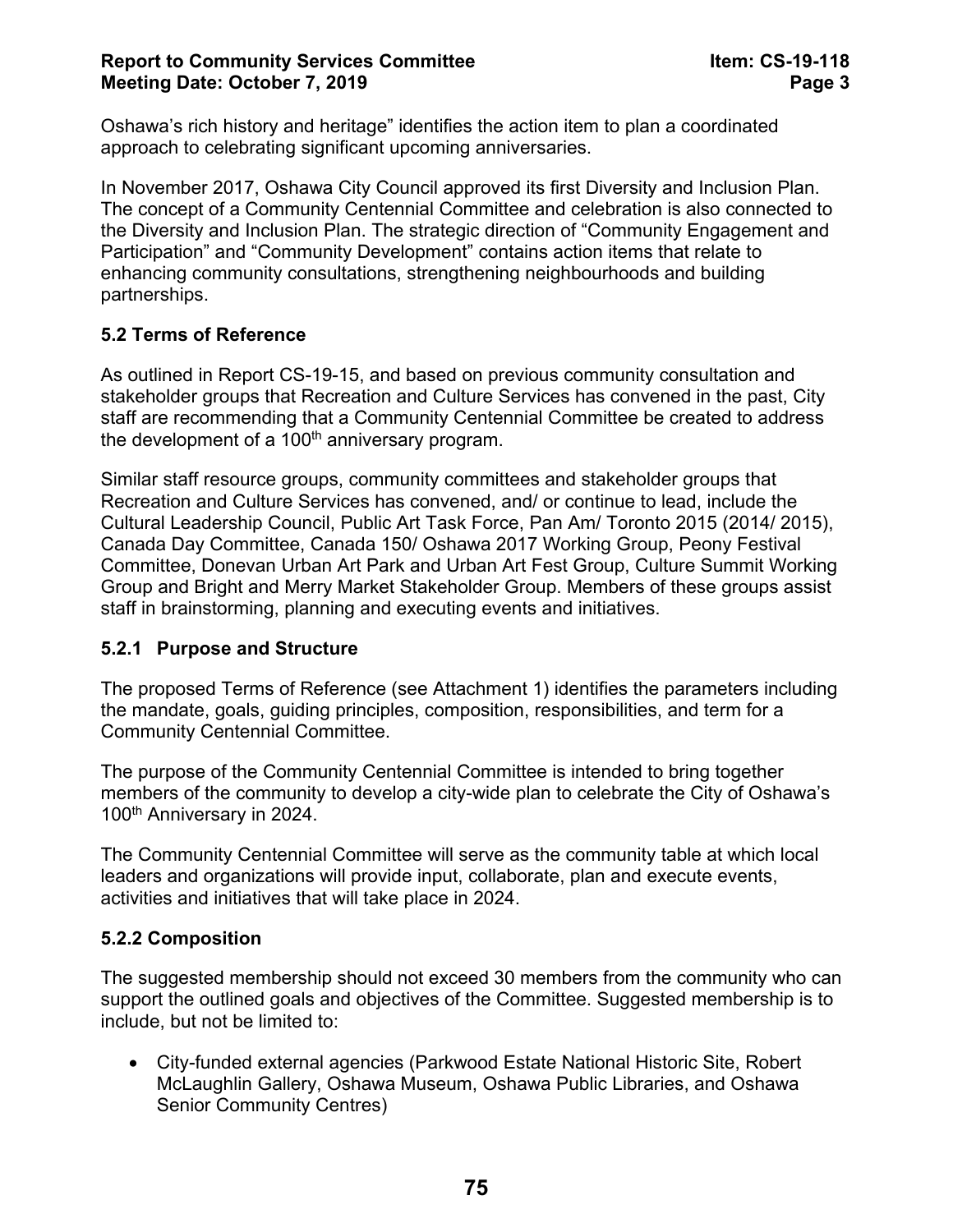**Report to Community Services Committee Item: CS-19-118 Meeting Date: October 7, 2019 Page 4** 

- Public post-secondary education institutions (Durham College, Ontario Tech University, and Trent University Durham
- School Board Representatives
- Oshawa Central Council of Neighbourhood Associations (O.C.C.N.A.)
- Downtown Oshawa B.I.A and Chamber of Commerce
- Indigenous communities representatives
- Oshawa Youth Council representative
- Cultural Leadership Council representative
- Not for profit organizations (includes arts, culture, sports, recreation, community service clubs, etc.)
- Durham Tourism representative
- Individuals (e.g. Oshawa residents)
- City of Oshawa staff

Sub-committees may be formed to provide additional support to the Community Centennial Committee. Subcommittees will be determined as necessary when the City-wide plan has been developed and additional support and areas of focus are determined.

## **5.2.3 Membership and Term of Appointment**

Member responsibilities include:

- Attend and actively participate in all scheduled and special Community Centennial Committee meetings and any sub-committee meetings as required
- Be an active participant in delivering the goals and objectives of the Committee
- Attend City of Oshawa and other community organization events and initiatives where appropriate and available
- Solicit and share feedback from the public on Community Centennial Committee plans and activities
- Be a resource and provide leadership to City staff in their area of expertise

The Term of Appointment will be five (5) years beginning in 2020. Vacancies will be strategically communicated to the target audience and public utilizing various communications methods including via the City's website, social media pages and other media channels.

Organizational members are able to assign their representation, and attendance at meetings, to other individuals within the organization. Individual members are not able to send representatives in their place.

Committee members will serve without remuneration.

## **5.3 Recruitment**

Information regarding the Community Centennial Committee and the application process will be shared through various mediums, including media materials, social media as well as print and digital promotional material.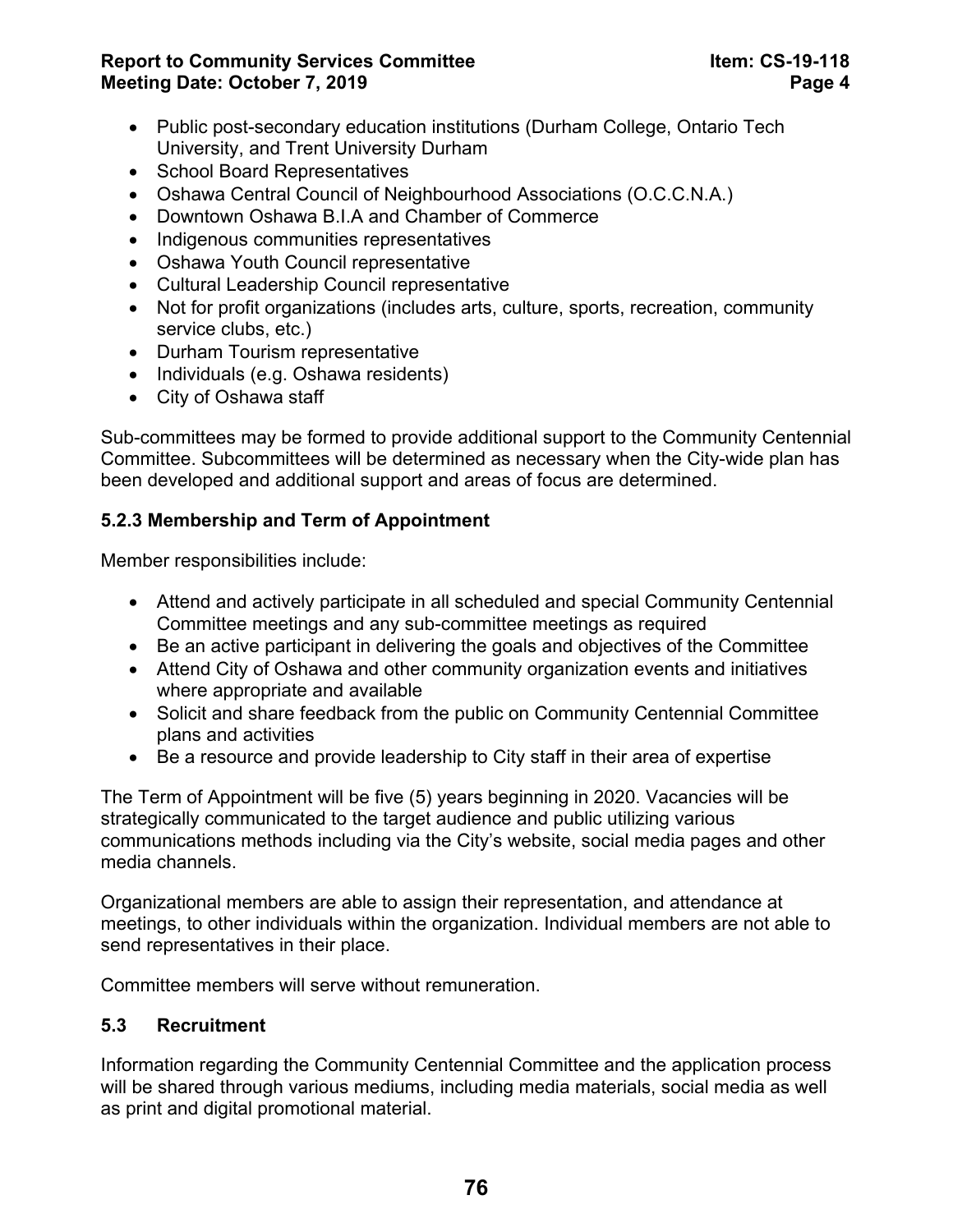#### **Report to Community Services Committee Item: CS-19-118 Meeting Date: October 7, 2019 Page 5**

City staff, along with assistance from members of the Cultural Leadership Council, will be engaged to participate in the review and vetting of applications to determine the members of the Community Centennial Committee. The Cultural Leadership Council members include: representatives from Parkwood Estate, Robert McLaughlin Gallery, Oshawa Museum, Oshawa Public Libraries, Oshawa Senior Community Centre, Trent University Durham, Ontario Tech University, Durham College, Ontario Regiment Museum plus Oshawa residents.

Applicants will need to identify their related experience working with community groups, not for profit boards and organizations as well as experience in partnership activities, special event delivery and community engagement.

The anticipated timeline for the recruitment process is:

- November 2019 Application process opens
- December 2019/ January 2020 Cultural Leadership Council members review applications and determine members of Community Centennial Committee as a sub-committee of the Cultural Leadership Council
- February/ March 2020 Convene Community Centennial Committee

#### **5.4 Next Steps**

Upon approval of this report, City staff will begin the recruitment process to secure the members for the Community Centennial Committee with an aim to convene the group for its inaugural meeting in February/ March of 2020.

Once convened at its inaugural meeting, in collaboration with City staff, the Community Centennial Committee will determine the schedule of meetings for the upcoming year and develop a work plan and approach for the celebration of Oshawa's 100th Anniversary in 2024. It is anticipated the Community Centennial Committee's responsibilities will include brainstorming on events, public art and other initiatives.

Additionally, Committee members will be consulted in the development of community engagement by City staff and Corporate Communications (utilizing the City's community engagement tools, including Connect Oshawa, the City's engagement website and other communications tools) so that the broader community can participate and provide their ideas on how Oshawa can be commemorated in 2024.

# **6.0 Financial Implications**

Financial implications to this report include the accrual of staff overtime, of approximately \$2,000, to accommodate additional Community Centennial Committee meetings and subcommittee meetings.

The recruitment process, administration and oversight of the Community Centennial Committee can be completed using existing staff resources.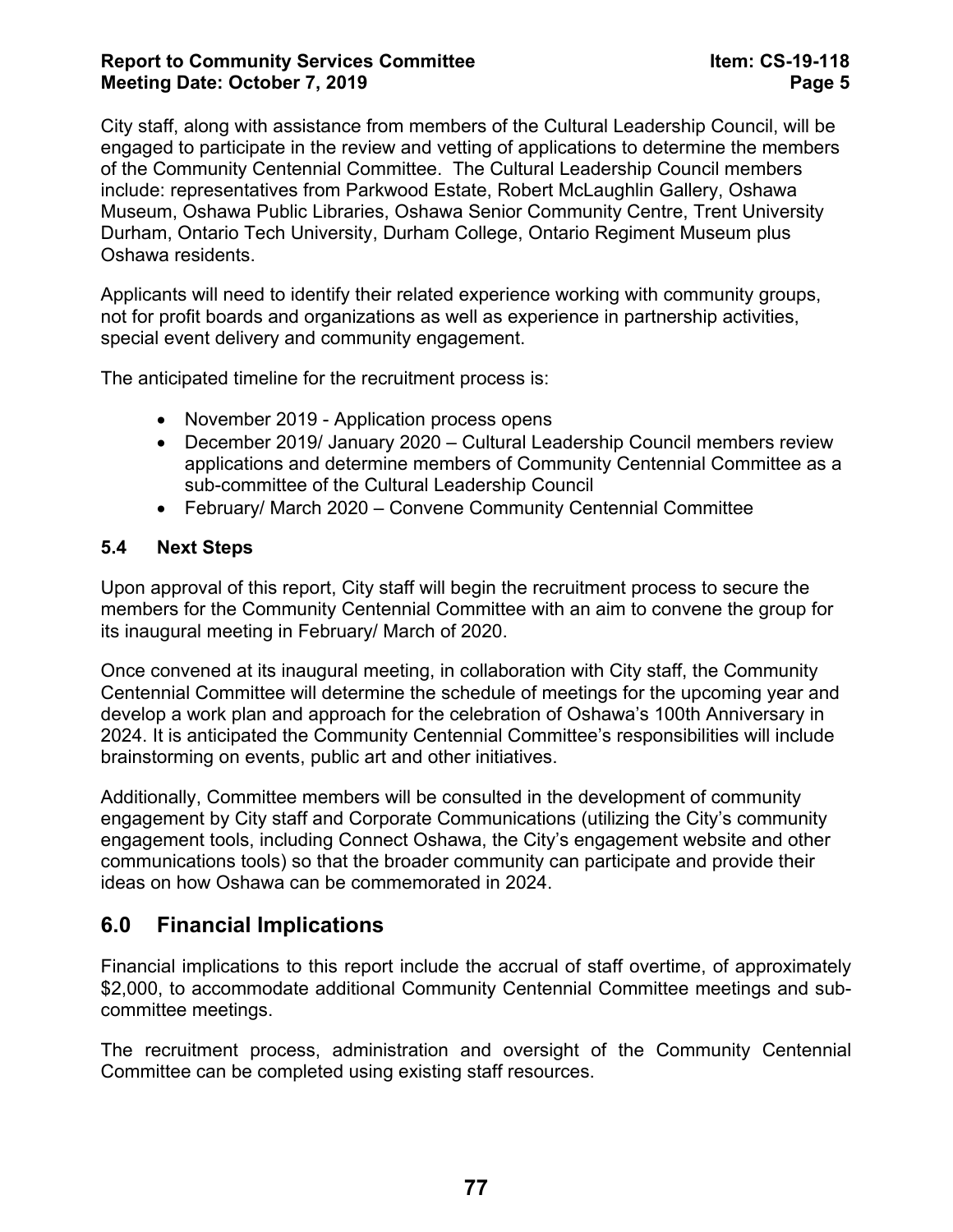#### **Report to Community Services Committee Item: CS-19-118 Meeting Date: October 7, 2019 Page 6**

Additionally, should City funding be required for future programming and promotion relating to the 100<sup>th</sup> anniversary of Oshawa, City staff will monitor on an annual basis and any funding requests will occur via the annual budget process.

In April 2019, and as per Report DS-19-46, Oshawa City Council approved the recommendation to deposit "\$200,000 (Two Hundred Thousand Dollars) to the 100<sup>th</sup> Anniversary Celebration Project" from the sale of a portion of Hudson Street between Townline Road South and the Merivale Court/Merivale Street Extension.

In January 2015, Oshawa City Council approved the amount of \$10,000 per year be placed in a Reserve Account so that accumulated funds are available for the City of Oshawa's 100<sup>th</sup> Anniversary celebration in 2014. By the end of 2023, the total reserve balance will be \$100,000.

# **7.0 Relationship to the Oshawa Strategic Plan**

This report addresses the Oshawa Strategic Plan by responding to the goal of "Cultural Vitality" and "Social Equity" and the related themes to "enrich our community through culture" and "enrich our community through diversity", as well as "Accountable Leadership", specifically the theme of "Deliberate Community Engagement".

Fin Namaz

Jim Naumovski, Director, Recreation and Culture Services

 $\curvearrowleft$ 

Ron Diskey, Commissioner, Community Services Department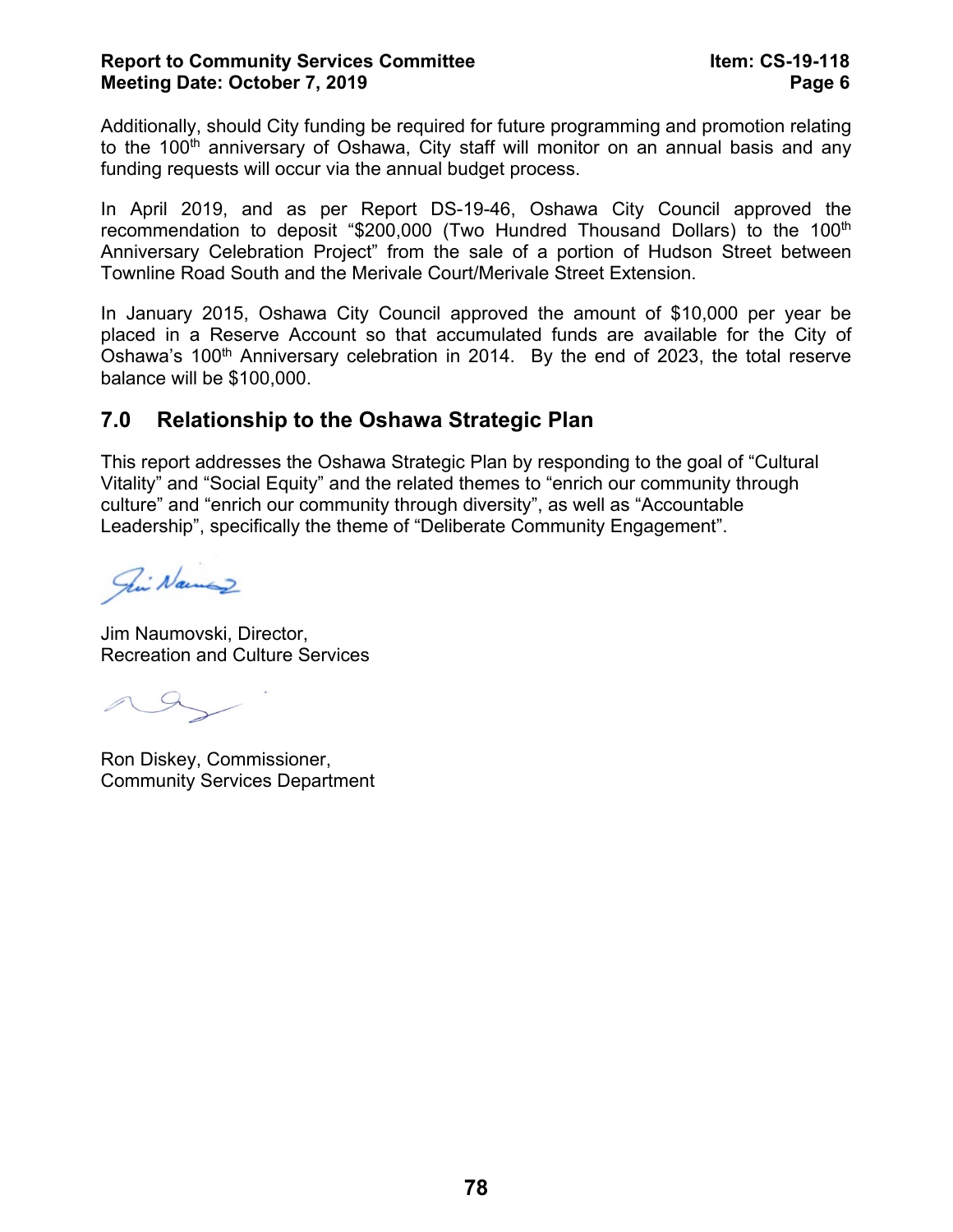## **CS-19-118 Attachment 1**

## **Community Centennial Committee**

## **Terms of Reference**

## **1.0 Mandate**

As outlined in Culture Counts: Oshawa's Arts, Culture and Heritage Plan, under the Strategy to "Build a Strong, Vital and Connected Arts, Culture and Heritage Sector", the creation and purpose of a Community Centennial Committee relates to the action item to "plan a coordinated approach to celebrating significant upcoming anniversaries"

The City of Oshawa Community Centennial Committee is intended to bring together members of the community to develop a city-wide plan to celebrate the City of Oshawa's 100<sup>th</sup> Anniversary in 2024.

The Community Centennial Committee will serve as the community table at which local leaders and organizations will provide input, collaborate, plan and execute events, activities and initiatives that will take place in 2024.

## **2.0 Goals and Objectives**

The goals and objectives of the Committee are as follows:

- Provide input and support to City staff to develop a city-wide plan for the 100<sup>th</sup> anniversary of Oshawa in 2024.
- Provide input and support to City staff to develop communications and outreach plans for the 100<sup>th</sup> anniversary of Oshawa in 2024.
- Assist in planning and delivering  $100<sup>th</sup>$  anniversary events, activation and initiatives as needed*.*
- Support outreach activities and act as Anniversary Champions to 100<sup>th</sup> Anniversary initiatives.
- Collaborate and determine partnership opportunities between Committee members and the community leading up to and during the anniversary year.

## **3.0 Guiding Principles**

All members of the Community Centennial Committee are expected to abide by the following principles for participation and partner engagement:

- Be open and respectful
- Be inclusive and accessible
- Foster collaborations to spur action
- Be responsive to the needs of the community.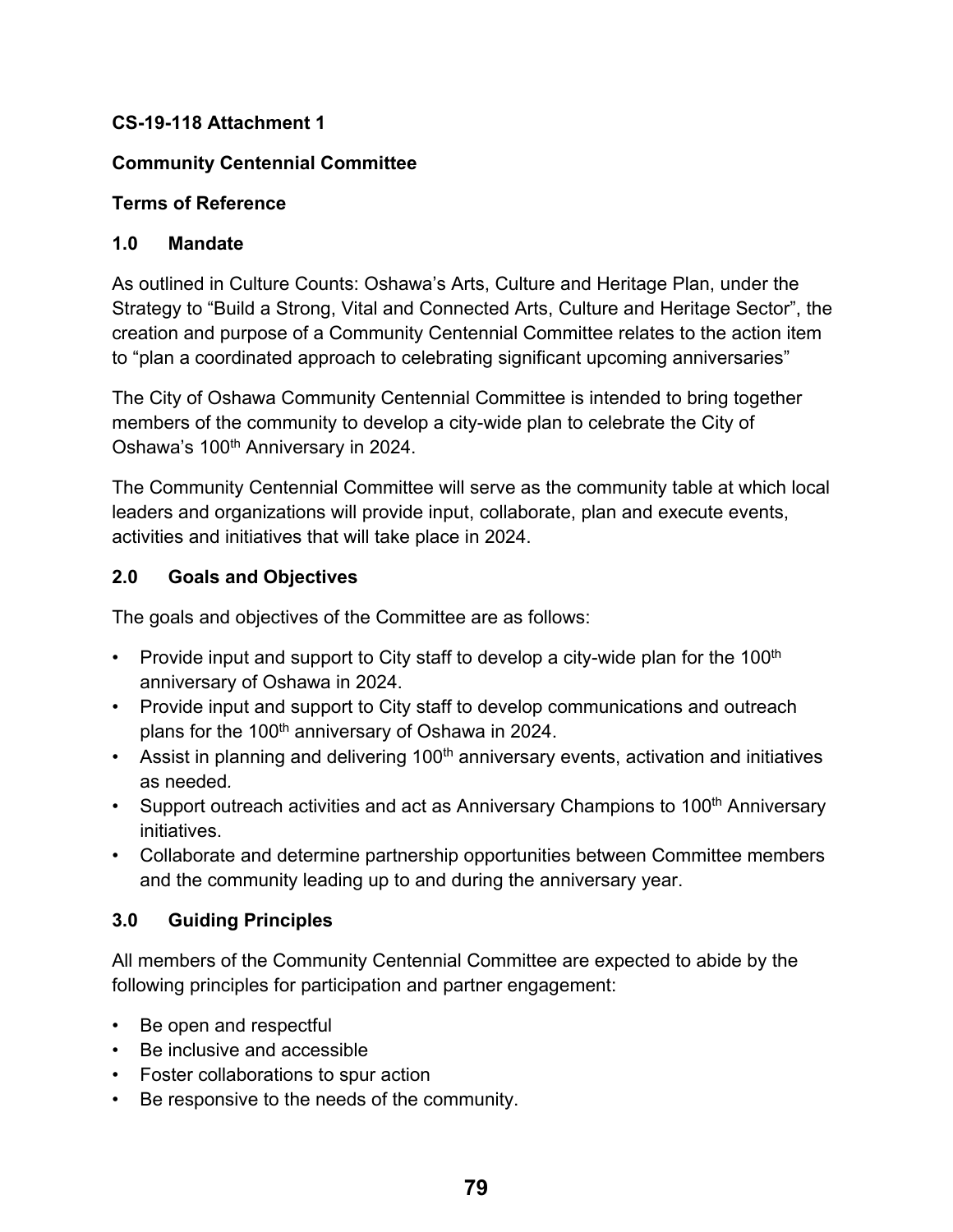## **4.0 Membership Composition**

The Community Centennial Committee membership should consist of no more than 30 members from the community who can support the outlined goals and objectives of the Committee. Suggested membership is to include, but not be limited to:

| <b>Member</b>                                                 | <b>No. of Members</b> |
|---------------------------------------------------------------|-----------------------|
| City-funded external agencies (Parkwood Estate National       | 5                     |
| Historic Site, Robert McLaughlin Gallery, Oshawa              |                       |
| Museum, Oshawa Public Libraries, Oshawa Seniors               |                       |
| <b>Citizens Centres)</b>                                      |                       |
| Public Post-secondary education institutions (Durham          | 3                     |
| College, Trent University Durham, Ontario Tech                |                       |
| University)                                                   |                       |
| <b>Cultural Leadership Council representative</b>             |                       |
| City of Oshawa Staff                                          |                       |
| School Board Representatives (Public & Catholic)              | 2                     |
| Oshawa Central Council of Neighbourhood Associations          |                       |
| (O.C.C.N.A)                                                   |                       |
| Downtown Oshawa B.I.A and Chamber of Commerce                 | 2                     |
| Indigenous Community representative                           |                       |
| Oshawa Youth Council representative                           |                       |
| Durham Tourism representative                                 |                       |
| Not for profit organizations (includes arts, culture, sports, | 5                     |
| recreation, community service clubs, etc)                     |                       |
| Individuals (e.g. Oshawa residents)                           | 5                     |
| <b>Maximum Membership</b>                                     | 30                    |

#### **4.1 Sub-committees**

Sub-committees may be formed to provide additional support to the Community Centennial Committee. Individuals and organizations not part of the Community Centennial Committee are eligible to be part of sub-committees.

Sub-committees will be determined, as necessary, when the city-wide plan has been developed and additional support and areas of focus are determined. Sub-committees may be created for the following areas:

- Marketing and Communications
- Events
- Public Art
- Community Outreach and Engagement
- Diversity and Inclusion
- Volunteers
- Tourism and Visitors
- Youth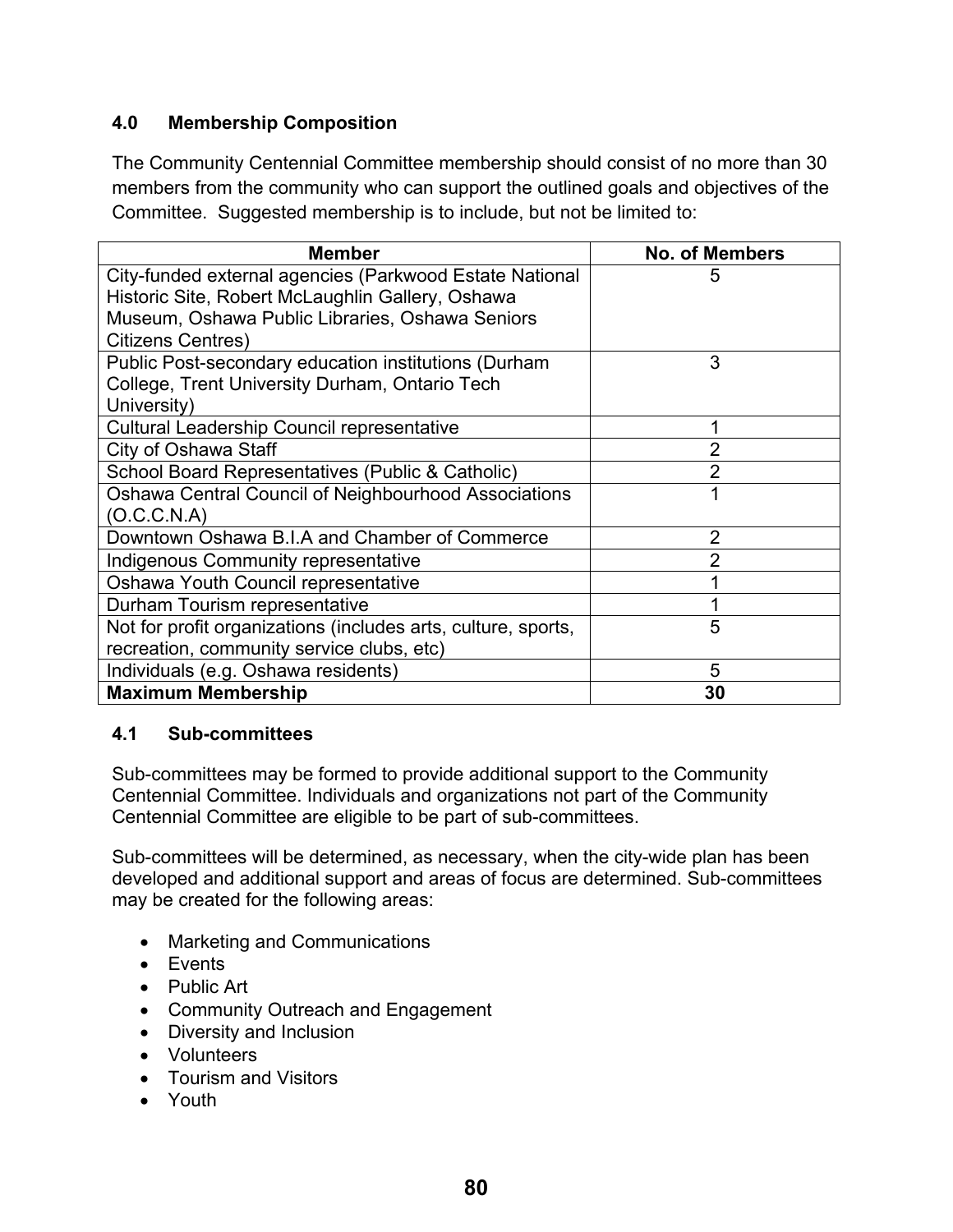- Seniors
- Recreation and Sport
- Sponsorships and Funding

## **5.0 Member Qualifications and Responsibilities**

#### **5.1 Member Qualifications**

Members must be Oshawa residents or individuals who work for organizations that are located in Oshawa.

The following qualifications will be considered for appointing members to the Community Centennial Committee:

For organizations:

- Organizational mandate aligns with Goals and Objectives of the Community Centennial Committee.
- Demonstrated experience in partnership activities, special event delivery and community engagement.

For individuals:

- Experience working in teams, with community groups, not for profit boards or organizations
- Demonstrated experience in partnership activities, special event delivery and community engagement.

## **5.2 Member Responsibilities**

- Attend and actively participate in all scheduled and special Community Centennial Committee meetings and any Sub-committee meetings that they are a Member;
- Be an active participant in delivering the goals and objectives of the Committee;
- Attend City of Oshawa and other community organization's events and initiatives, where appropriate and available;
- Solicit and share feedback from the public on Committee plans and activities;
- Be a resource and provide leadership to City staff in their area of expertise.
- Review Terms of Reference and make changes as appropriate and as needed.

## **5.3 City Staff Responsibilities**

• Act as the Committee lead, chair and schedule meetings, book meeting spaces, moderate discussions and summarize meeting discussions.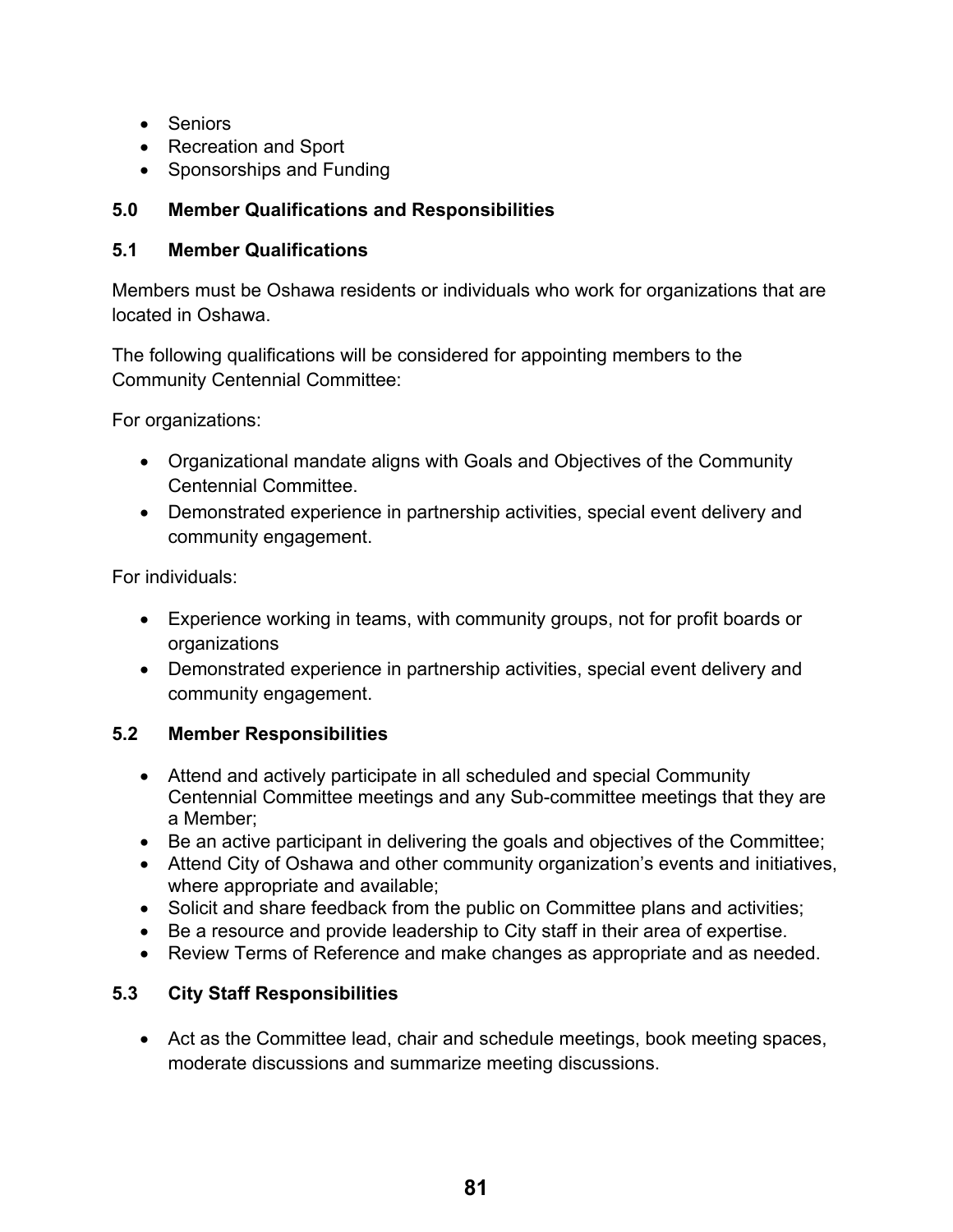- Contribute to Committee discussions and work with Committee members to establish the city-wide plan and program for the  $100<sup>th</sup>$  anniversary of Oshawa in 2024.
- Connect organizations to each other to build partnerships and to share information about 100<sup>th</sup> anniversary plans.
- Develop and execute City-run programs, events and services that celebrate the 100<sup>th</sup> anniversary of Oshawa.
- Provide updates on City of Oshawa initiatives that relate to the Goals and Objectives of the Committee.

## **6.0 Term of Appointment, Attendance Management & Remuneration**

Members shall be appointed for five (5) years beginning in 2020.

Committee Members must attend all scheduled meetings. After two consecutive absences, the seat will be deemed vacant.

In the event of a vacancy or resignation, vacancies will be strategically communicated to the target audience and public utilizing various communications methods including via the City's website, social media pages and other media channels.

Organizational members are able to assign representation, and attendance at meetings, to other individuals within the organization. Individual members are not able to send representatives in their place.

Committee members will serve without remuneration.

#### **7.0 Frequency and Location of Meetings**

In 2020, the Community Centennial Committee will meet between two (2) to four (4) times in its inaugural year in City recreation facilities. The Committee at its inaugural meeting will determine the meeting schedule.

In subsequent years, the meeting schedules will be determined by City staff, in collaboration with Committee members, and be based on the deliverables outlined in the city-wide anniversary plan once developed.

#### **8.0 Conduct**

Members shall reflect a professional and courteous manner when interacting with each other and members of the public. Should a Member of the committee exhibit a pattern of inappropriate conduct, the Committee may rescind the member's appointment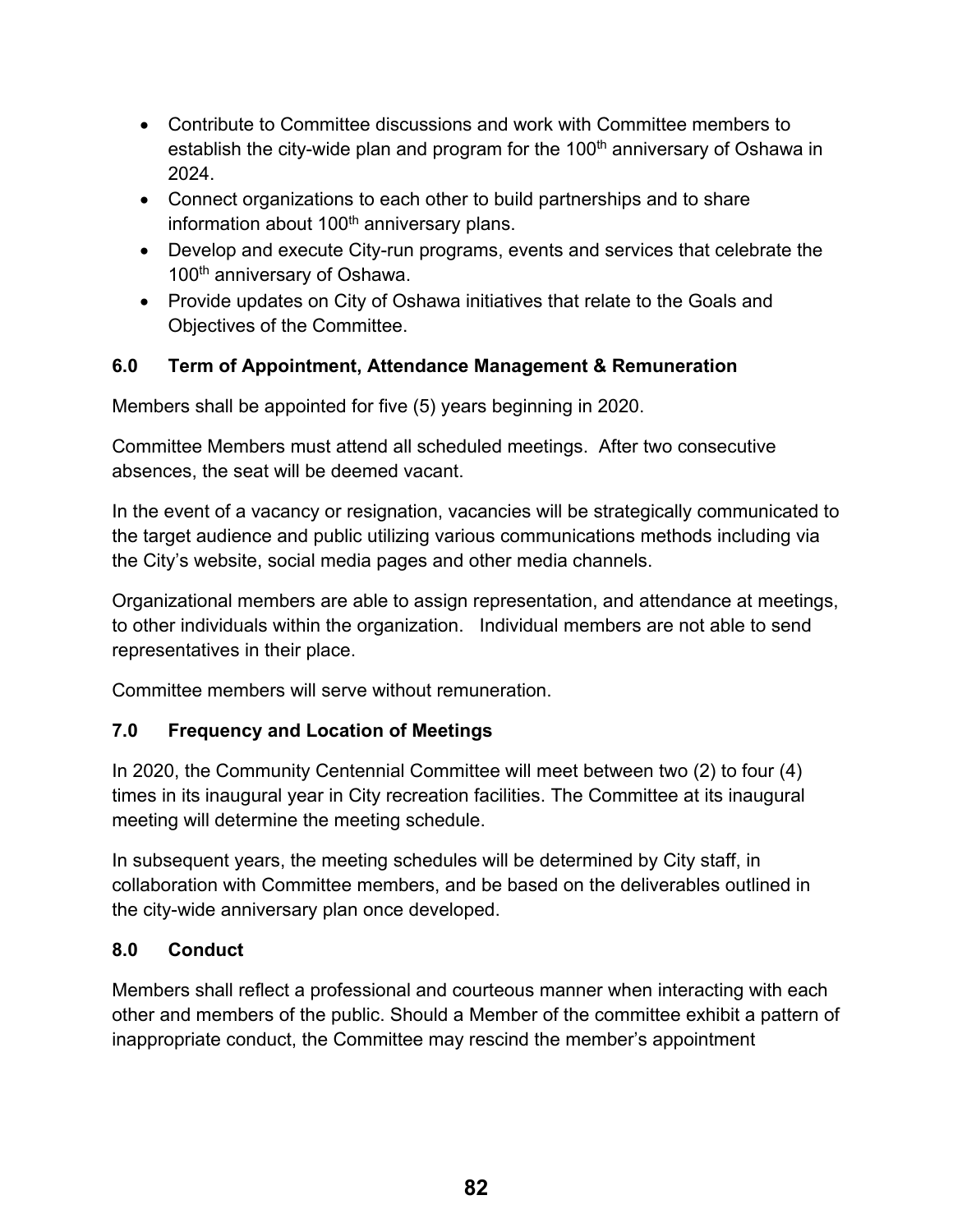## **9.0 Budget**

Any requirement for funds to deliver events and initiatives will be included in the Recreation and Culture Services operating budget and is subject to the approval of Oshawa City Council.

#### **10.0 Media and Communications**

All media contact shall be made through City of Oshawa staff including the provisions pertaining to the use of the corporate logo(s), letterhead, website, information pamphlets, media advertisements and the like.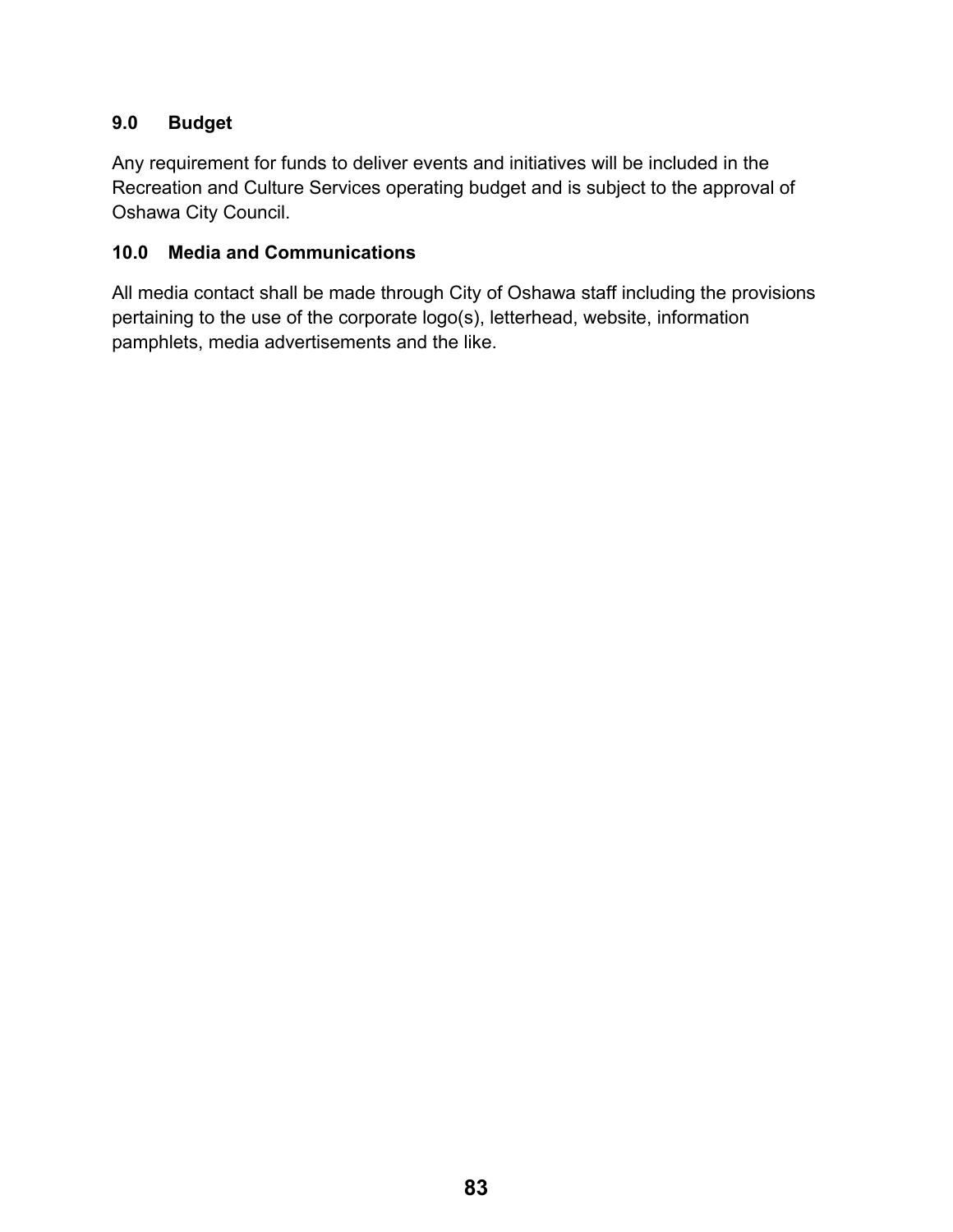

# **Public Report**

| To:                   | <b>Community Services Committee</b>                               |
|-----------------------|-------------------------------------------------------------------|
| From:                 | Ron Diskey, Commissioner,<br><b>Community Services Department</b> |
| <b>Report Number:</b> | CS-19-15                                                          |
| Date of Report:       | February 6, 2019                                                  |
| Date of Meeting:      | February 11, 2019                                                 |
| Subject:              | 100th Anniversary of Oshawa in 2024                               |
| File:                 | F-4200                                                            |

# **1.0 Purpose**

The purpose of this report is to respond to the Council Motion of September 24, 2018: "That staff report back at the first available meeting in the first quarter of 2019 with a plan for a Citizen/ Community Centennial Committee to plan events and/ or a sculpture for this important initiative."

# **2.0 Recommendation**

That the Community Services Committee recommend to City Council:

- 1. That report CS-19-15, dated February 6, 2019 be received for information; and
- 2. That City staff create a framework for a Citizen/ Community Centennial Committee and;
- 3. That City staff begin an application process to convene a Citizen/ Community Centennial Committee to assist City staff in developing a program of initiatives for Oshawa's 100<sup>th</sup> Anniversary in 2024 and;
- 4. That Oshawa City Council approve in principle the Plan, Timeline and Milestones outlined in section 5.4 of this report.

# **3.0 Executive Summary**

N/A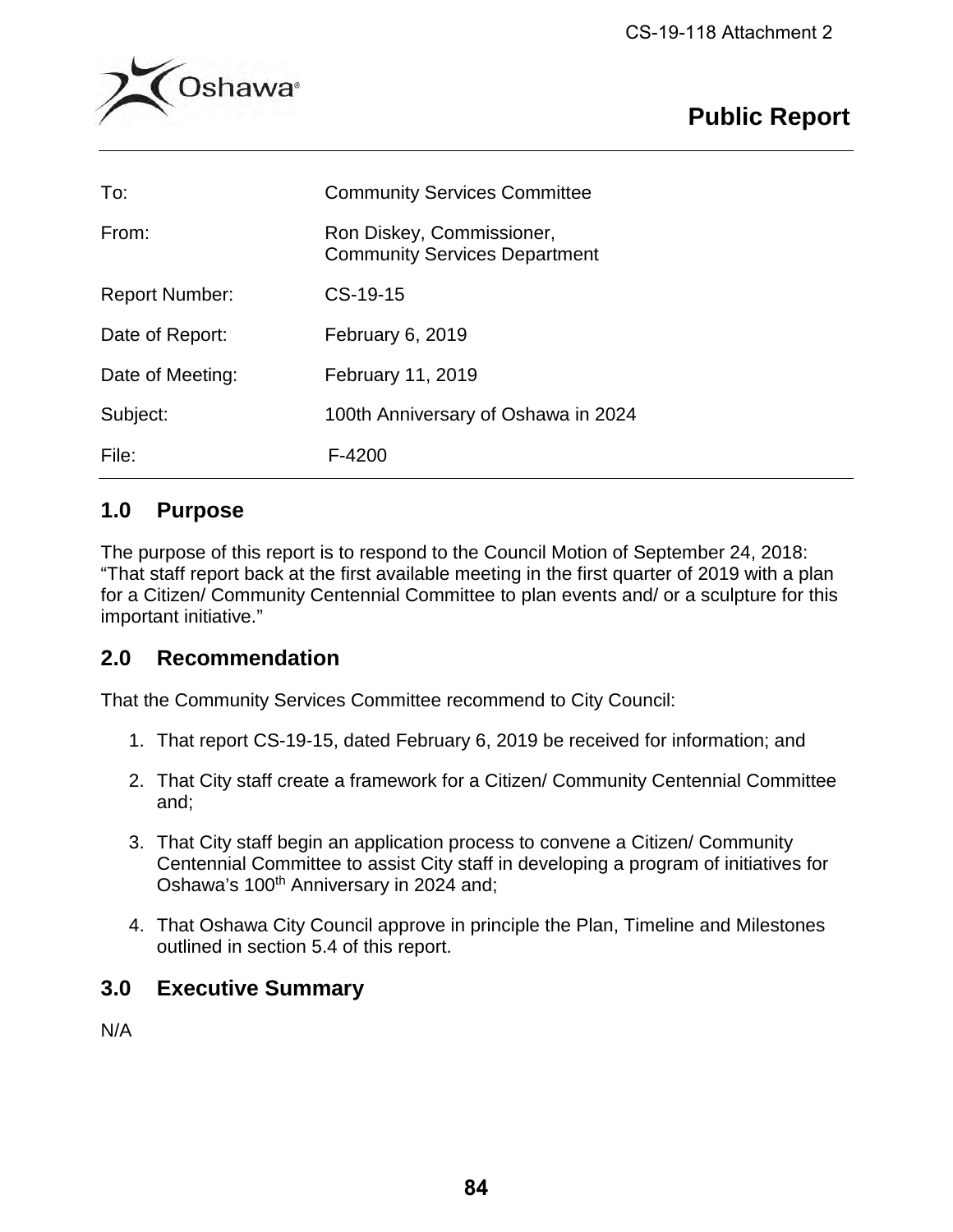## **4.0 Input From Other Sources**

- Innovation and Transformation Branch
- Corporate Communications
- Finance Services

# **5.0 Analysis**

#### **5.1 Background**

The City of Oshawa was incorporated on March 8, 1924 and will celebrate its 100<sup>th</sup> anniversary on March 8, 2024.

On January 20, 2015, Oshawa City Council approved the following motion:

"Whereas in 2024 the City of Oshawa will celebrate a significant milestone, that being its 100th Anniversary as a City; and,

Whereas the City of Oshawa should appropriately celebrate this milestone and such celebration will require appropriate funding;

Therefore be it resolved that starting in 2015 the amount of \$10,000 per year be placed in a Reserve Account so that the accumulated funds are available for the City of Oshawa's 100th Anniversary celebration in 2024*".*

As of December 31, 2018, the reserve balance is \$40,000. By the end of 2023, the total reserve balance will be \$100,000.

At the September 24, 2018 City Council meeting, based on the resident delegation by Mr. Greg Milosh, Oshawa City Council directed "staff to report back at the first available meeting in the first quarter of 2019 with a plan for a Citizen/ Community Centennial Committee to plan events and/ or a sculpture for this important initiative."

## **5.2 Strategic Context**

The concept of a Citizen/ Community Centennial Committee and celebration is connected to *Culture Counts: Oshawa's Arts, Culture and Heritage Plan (Culture Counts)*. Approved in February 2014, *Culture Counts* contains the strategic direction to "Create Vibrant Places and Spaces" which contains action items specifically relating to new event development and public art programming. Additionally, the strategy to "conserve and celebrate Oshawa's rich history and heritage" identifies the action item to plan a coordinated approach to celebrating significant upcoming anniversaries.

In November 2017, Oshawa City Council approved its first Diversity and Inclusion Plan. The concept of a Citizen/ Community Centennial Committee and celebration is also connected to the Diversity and Inclusion Plan. The strategic direction of "Community Engagement and Participation" and "Community Development" contains action items that relate to enhancing community consultations, strengthening neighbourhoods and building partnerships.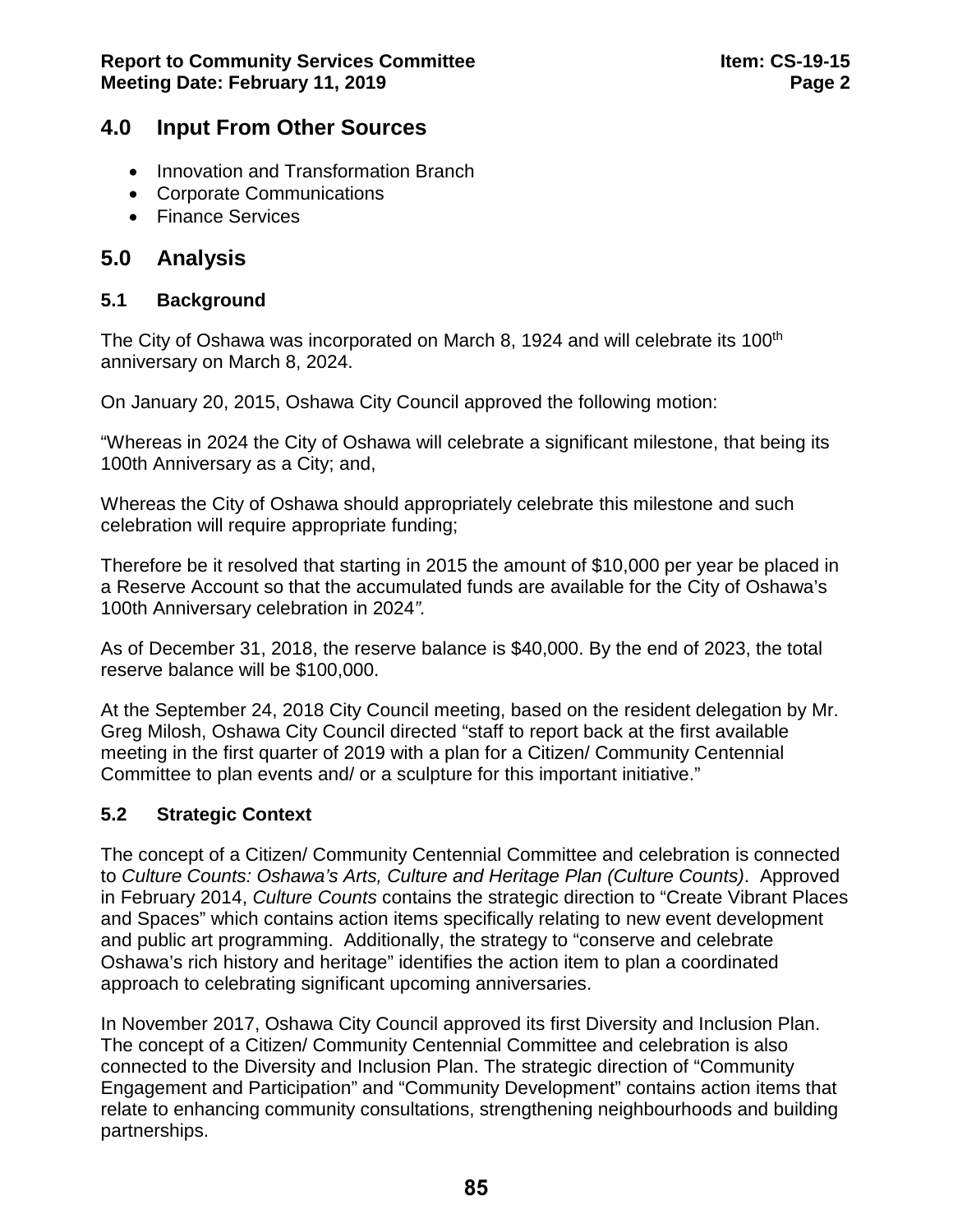#### **Report to Community Services Committee Item: CS-19-15 Meeting Date: February 11, 2019 Page 3**

Finally, the concept of a Citizen/ Community Centennial Committee addresses the Oshawa Strategic Plan (2015-2019) by responding to the goal of "Cultural Vitality" and "Social Equity" and the related themes to "enrich our community through culture" and "enrich our community through diversity", as well as Accountable Leadership, specifically the theme of Deliberate Community Engagement.

#### **5.2 Community Involvement – Citizen/ Community Centennial Committee**

Recreation and Culture Services Staff are currently investigating previous City celebrations and Citizen/ Community committees to determine the most appropriate composition of a Citizen/ Community Centennial Committee to support the 100<sup>th</sup> anniversary celebrations in 2024.

The City of Oshawa has been successful with engaging residents for committees. A preliminary review has identified examples of past celebratory/ event-based committees as well as current and ongoing cultural resource groups that support staff. These types of committees may be used as an example for consideration in developing the framework, structure and composition for a Citizen/ Community Centennial Committee.

Past or existing successful Citizen/ Community committees include:

Oshawa's 75th Anniversary Committee consisted of numerous representatives from the community including City staff, Council representatives, local not for profit organizations and residents who oversaw the yearlong program of events in 1999. Initiatives included a commemorative plaque, coin, and logo; youth scholarships and events including an airshow, special Council meetings and enhanced Canada Day celebrations (e.g. lazer light show, 7.5 km run).

Pan Am/ TO 2015 consisted of two different committees: the Corporate Steering Committee and the Local Host Committee. The Corporate Steering Committee consisted of staff across all departments. The Local Host Committee consisted of City staff as well as organizations such as the school boards, local not for profits, business representatives, library, youth and sports groups representatives. These two Committees worked to ensure that Oshawa's support and participation in hosting the weightlifting and boxing competitions were met as well as to provide visitors to the City (and residents) with quality customer and visitor services, experiential learning and cultural attractions while individuals attended the sporting events at the Tribute Communities Centre in 2015.

The City's Cultural Leadership Council is an ongoing existing resource group created in 2015 that consists of representatives from cultural groups, academic institutions, individual musicians, artists and culture workers. The Cultural Leadership Council supports the implementation of *Culture Counts: Oshawa's Arts, Culture and Heritage Plan* and its members provide guidance to staff on delivering initiatives contained within the plan.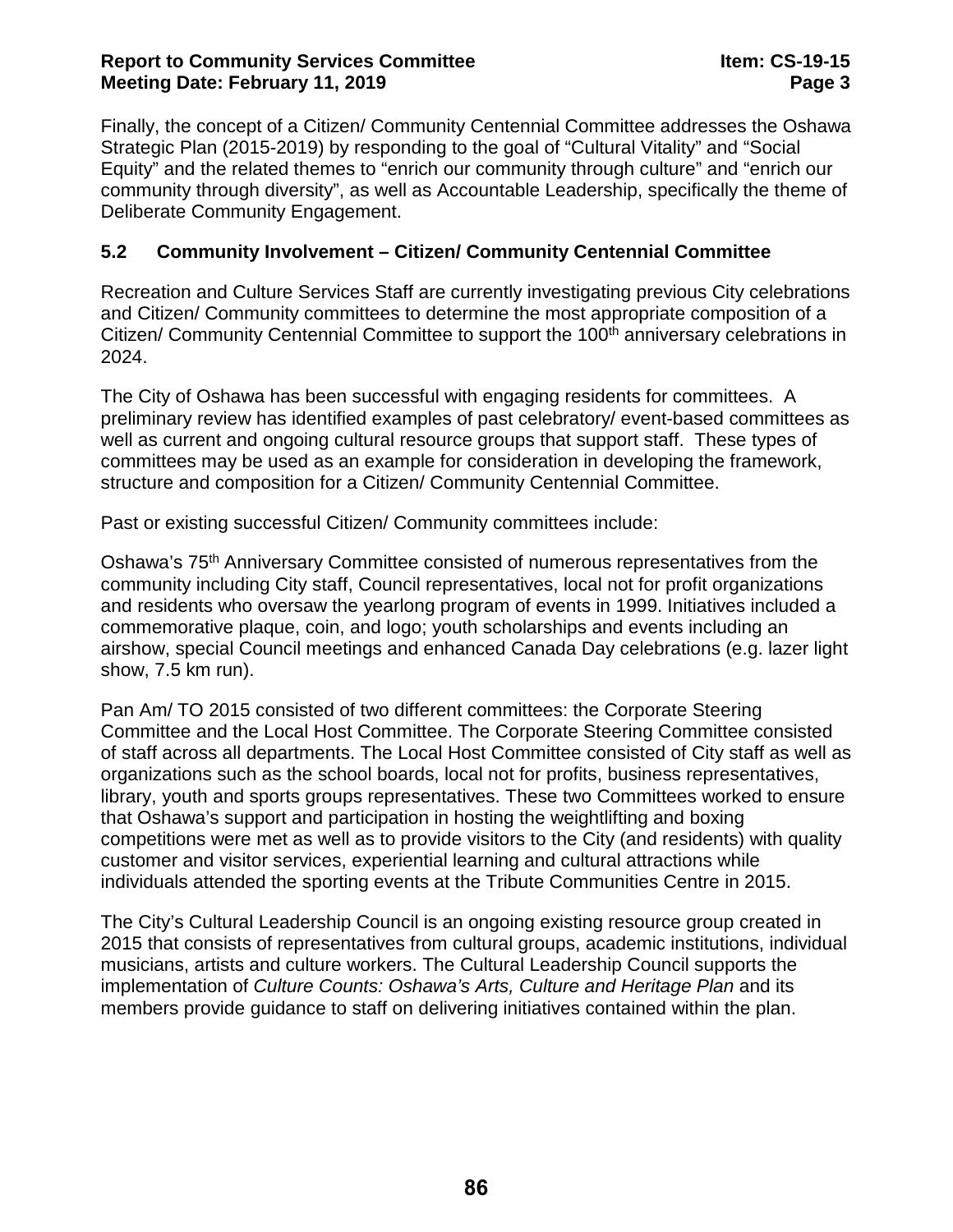#### **Report to Community Services Committee Item: CS-19-15 Meeting Date: February 11, 2019 Page 4**

The City's Public Art Task Force is an ongoing existing resource group created in 2017 that consists of representatives from Durham College, the Oshawa Art Association, the Robert McLaughlin Art Gallery and local residents/ arts and culture professionals. The Public Art Task Force supports the implementation of the Public Art Master Plan, approved by Oshawa City Council in June 2018, and its members work with staff on activities relating to public art.

In 2019, City staff will complete its review and determine the appropriate framework and model for a Citizen/ Community Centennial Committee. This review will determine the roles and responsibilities, duration, frequency of meetings and expectations of members. Once complete, a Terms of Reference for the Committee will be made public so that interested parties and residents can apply.

#### **5.3 Community Involvement – Engagement**

In addition to the community being invited to participate on the Citizen/ Community Centennial Committee, it is also anticipated that community consultation will be undertaken to determine what initiatives community members would like to see incorporated as part of the 100<sup>th</sup> anniversary celebrations.

Recreation and Culture Services staff met with Mr. Greg Milosh on December 7, 2018 to discuss his delegation to Oshawa City Council of September 24, 2018 and his ideas surrounding a Citizen/ Community Centennial Committee. A community-driven website, [www.oshawa100.ca,](http://www.oshawa100.ca/) has already been created by Mr. Milosh which is being used to gather possible commemorative ideas from residents. It is recommended to connect with Mr. Milosh in the future in order to collaborate on idea generation and idea sharing.

It is also anticipated that City of Oshawa staff will utilize its community engagement initiative tools including the City's online community engagement website, Connect Oshawa, to gather ideas from community members and to help guide the planning process.

#### **5.4 Plan, Timeline and Anticipated Milestones**

Between now and 2024, the following high-level timeline of internal and external activities is anticipated. However, once the Citizen/ Community Centennial Committee and staff team are formed this timeline may need altering to accommodate new ideas from community members and City staff.

In 2019, Recreation and Culture Services staff anticipate focusing on completing research on existing committee models as well as creating the framework for a committee, developing a Terms of Reference and the application criteria and process. The Terms of Reference will outline the composition, structure, frequency of meetings, roles and responsibilities.

In 2020, the Terms of Reference would be posted to a dedicated webpage on the City's website. The call for applications would be promoted on the City's website, social media channels and print (e.g. posters, advertisements). The applications submitted would be vetted and the committee convened in late 2020/ early 2021. (It is recommended that the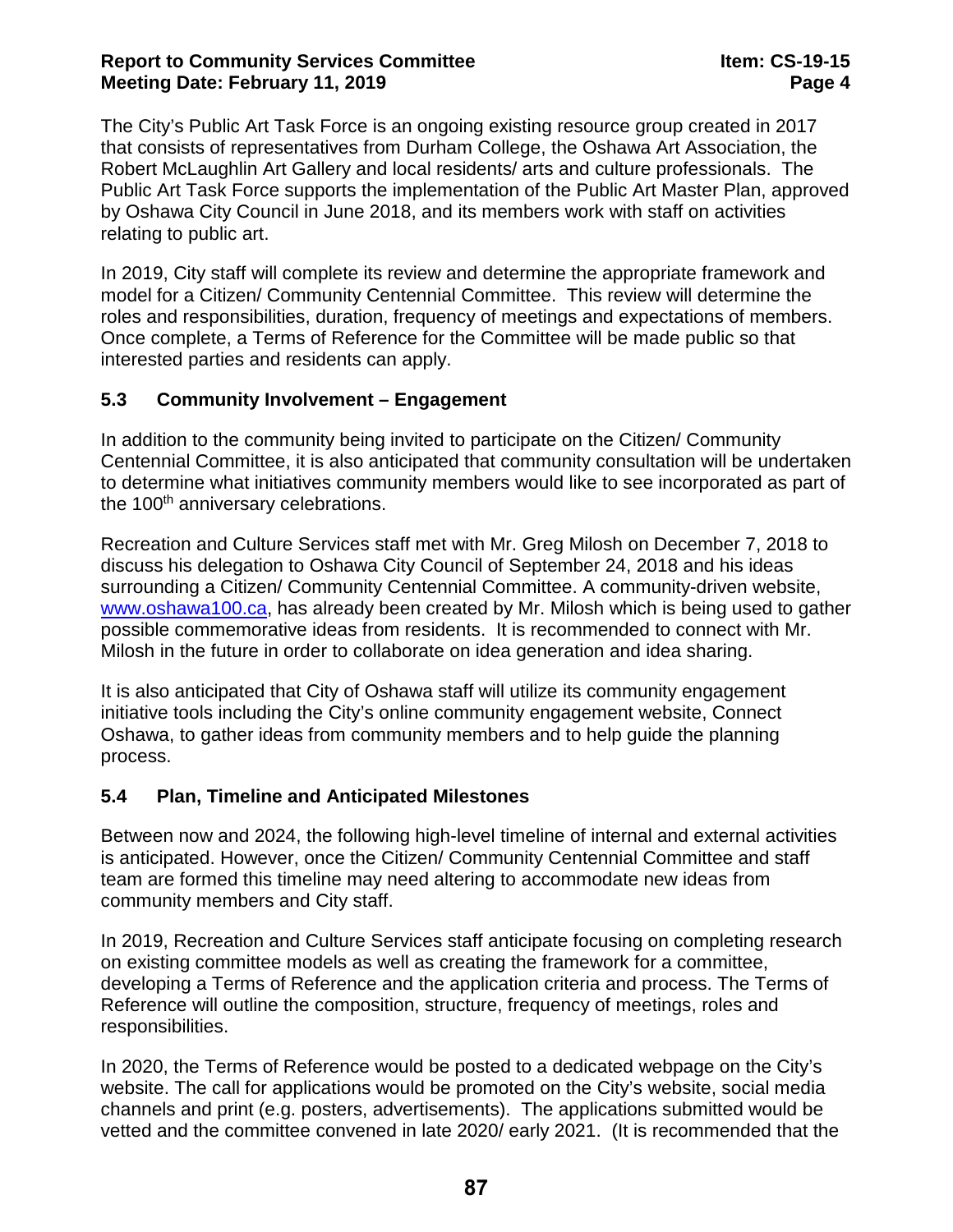#### **Report to Community Services Committee Item: CS-19-15 Meeting Date: February 11, 2019 Page 5**

vetting of applications be conducted by a subcommittee of the Cultural Leadership Council which would include staff representatives and Cultural Leadership Council members). It is anticipated that at the time of convening the Citizen/ Community Centennial Committee, an internal staff team will also be created and begin to meet.

In 2021, the Citizen/ Community Centennial Committee and Staff Team would begin meeting regularly and develop a workplan and approach for the celebration of Oshawa's 100<sup>th</sup> Anniversary in 2024. It is anticipated that during this time initial brainstorming with committee members on events, public art and other initiatives will begin. Additionally, to coincide with the committee's work, a community engagement plan and communications plan (utilizing the City's community engagement tools, including the Connect Oshawa engagement website and other communications tools) will also be developed so that the broader community can participate and provide their ideas on how Oshawa can be commemorated in 2024.

In 2022, the Citizen/ Community Centennial Committee and Staff Team would review all feedback and ideas received from the community via the consultation process. The Citizen/ Community Centennial Committee and the Staff Team would prioritize events, public art projects and other initiatives and finalize a high-level program of initiatives. Where appropriate, the City of Oshawa will seek out partners to deliver on initiatives. Additionally, it is anticipated that the City would apply to eligible provincial and federal grants and explore any sponsorship opportunities between the years 2022 and 2023.

In 2023, the Citizen/ Community Centennial Committee and Staff Team along with other partners, organizations and groups would begin event planning and development with the intent to deliver the program of initiatives in 2024.

#### **5.5 Next Steps**

If approved, City staff will continue to research Citizen/ Community Centennial Committee structures in 2019 and proceed with following the timeline outlined above to achieve the milestones identified.

## **6.0 Financial Implications**

There are no financial implications to this report.